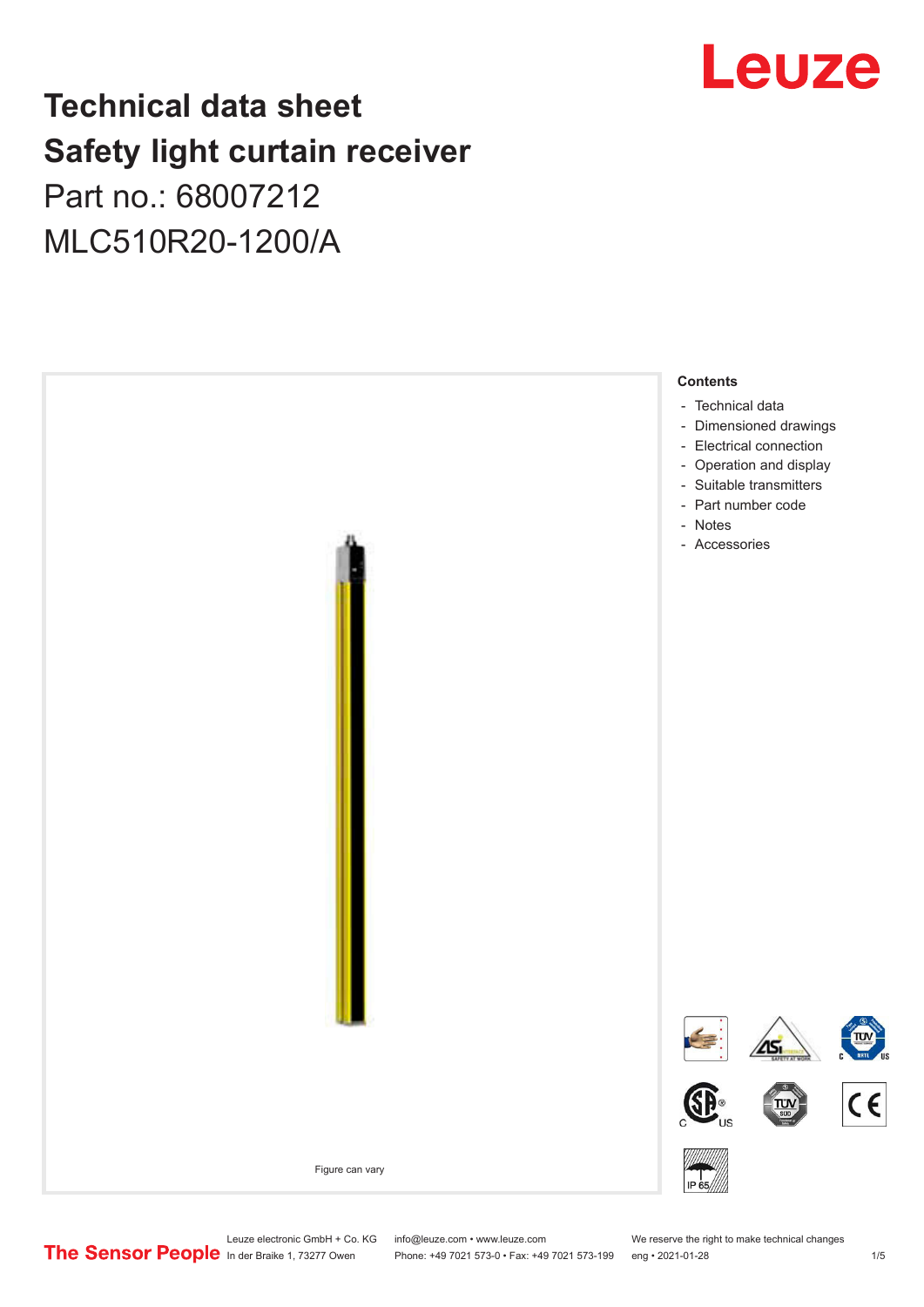# <span id="page-1-0"></span>**Technical data**

## **Basic data**

| <b>Series</b>   | <b>MLC 500</b>         |
|-----------------|------------------------|
| Device type     | Receiver               |
| <b>Contains</b> | 2x BT-NC sliding block |
| Application     | Hand protection        |

## **Characteristic parameters**

| Type                        | 4, IEC/EN 61496          |
|-----------------------------|--------------------------|
| SIL                         | 3, IEC 61508             |
| SILCL                       | 3, IEC/EN 62061          |
| Performance Level (PL)      | e, EN ISO 13849-1        |
| PFH <sub>n</sub>            | 7.73E-09 per hour        |
| Mission time T <sub>M</sub> | 20 years, EN ISO 13849-1 |
| Category                    | 4, EN ISO 13849          |
|                             |                          |

## **Protective field data**

| <b>Resolution</b>       | $20 \text{ mm}$ |
|-------------------------|-----------------|
| Protective field height | $1.200$ mm      |

## **Optical data**

**Synchronization Synchronization** Optical between transmitter and receiver

## **Electrical data**

**Protective circuit COVER COVER COVER COVER COVER COVER COVER COVER COVER COVER COVER COVER COVER COVER COVER** 

**Performance data Supply voltage U<sub>B</sub> Current consumption from AS-i circuit**

### **Timing**

**Response time** 22 ms **Restart delay time** 100 ms

## **Interface**

**Type AS-Interface Safety at Work** 

Short circuit protected

26.5 ... 31.6 V

150 mA

| AS-i                                        |                              |
|---------------------------------------------|------------------------------|
| <b>Function</b>                             | <b>Process</b>               |
| AS-i profile                                | $S-0.B.F$                    |
| Slave address                               | 1.31 programmable, default=0 |
| Cycle time acc. to AS-i specifica-<br>tions | Max. 5 ms ms                 |

## **Connection**

**Number of connections** 1 Piece(s)

| <b>Connection 1</b>       |                   |
|---------------------------|-------------------|
| <b>Function</b>           | Machine interface |
| <b>Type of connection</b> | Connector         |
| <b>Thread size</b>        | M <sub>12</sub>   |
| <b>Material</b>           | Metal             |
| No. of pins               | $5 - pin$         |

|                        | Cable properties                              |                        |
|------------------------|-----------------------------------------------|------------------------|
|                        | Permissible conductor cross<br>section, typ.  | $0.25$ mm <sup>2</sup> |
|                        | Length of connection cable, max.              | $100 \text{ m}$        |
|                        | Permissible cable resistance to<br>load, max. | 200 O                  |
| <b>Mechanical data</b> |                                               |                        |
|                        |                                               |                        |

## **Dimension (W x H x L)** 29 mm x 1,266 mm x 35.4 mm **Housing material** Metal **Metal housing Aluminum Lens cover material** Plastic / PMMA **Material of end caps** Diecast zinc **Net weight** 1,350 g **Housing color** Yellow, RAL 1021 **Type of fastening** Groove mounting Mounting bracket Mounting on Device Column Swivel mount

## **Operation and display**

| Type of display | I FD       |
|-----------------|------------|
| Number of LEDs  | 2 Piece(s) |

### **Environmental data**

| Ambient temperature, operation     | 055 °C     |
|------------------------------------|------------|
| Ambient temperature, storage       | $-3070 °C$ |
| Relative humidity (non-condensing) | 095%       |

## **Certifications**

| Degree of protection        | IP 65               |
|-----------------------------|---------------------|
| <b>Protection class</b>     | Ш                   |
| <b>Certifications</b>       | c CSA US            |
|                             | c TÜV NRTL US       |
|                             | <b>TÜV Süd</b>      |
| <b>Vibration resistance</b> | $50 \text{ m/s}^2$  |
| <b>Shock resistance</b>     | $100 \text{ m/s}^2$ |
| <b>US patents</b>           | US 6,418,546 B      |

## **Classification**

| <b>Customs tariff number</b> | 85365019 |
|------------------------------|----------|
| eCl@ss 5.1.4                 | 27272704 |
| eCl@ss 8.0                   | 27272704 |
| eCl@ss 9.0                   | 27272704 |
| eCl@ss 10.0                  | 27272704 |
| eCl@ss 11.0                  | 27272704 |
| <b>ETIM 5.0</b>              | EC002549 |
| <b>ETIM 6.0</b>              | EC002549 |
| <b>ETIM 7.0</b>              | EC002549 |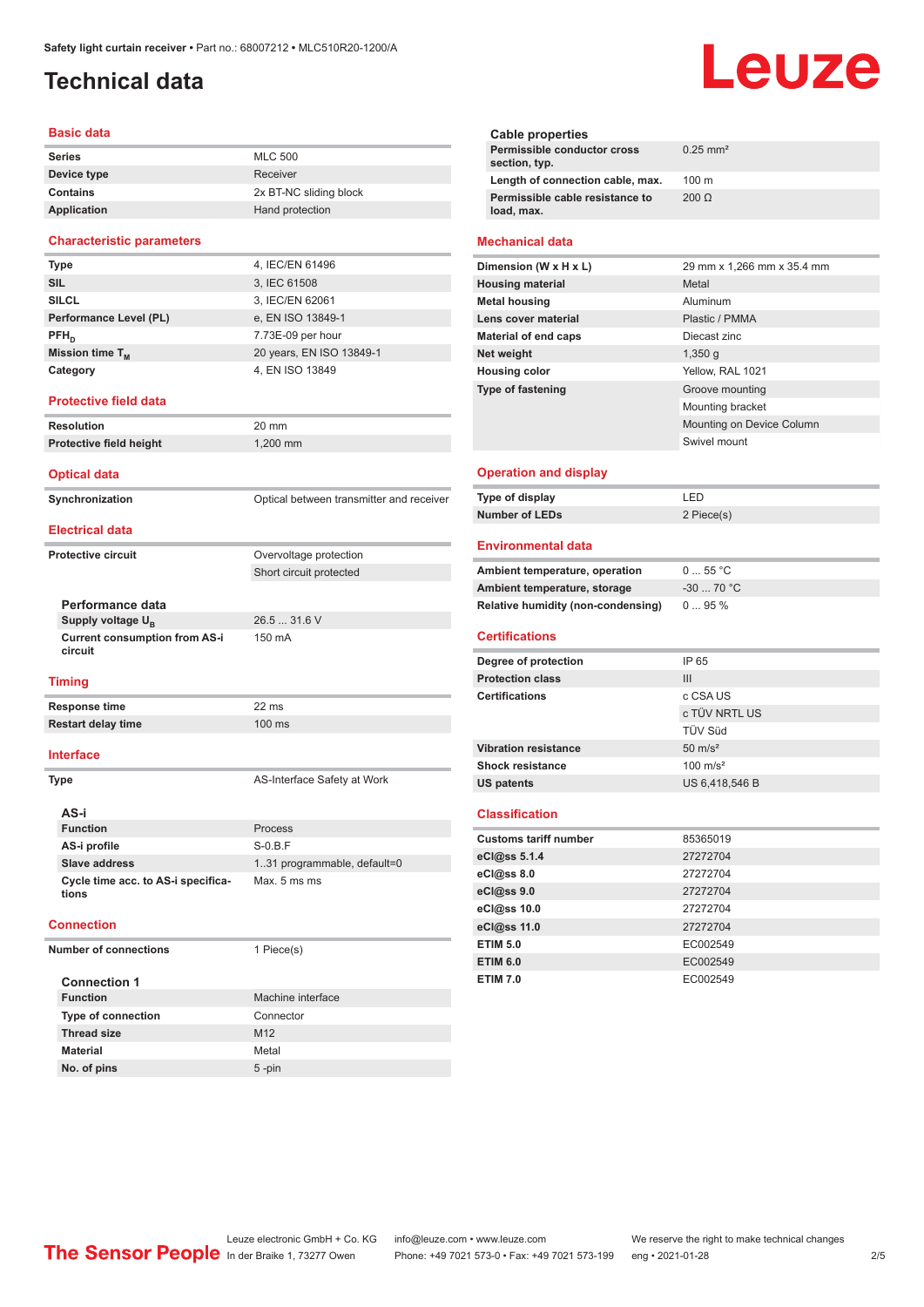# <span id="page-2-0"></span>**Dimensioned drawings**

Leuze

All dimensions in millimeters

## Calculation of the effective protective field height  $H_{PFE} = H_{PFN} + B + C$



 $H<sub>PE</sub>$  Effective protective field height = 1217 mm

 $H_{\text{PFN}}$  Nominal protective field height = 1200 mm<br>A Total height = 1266 mm

Total height =  $1266$  mm

B 7 mm

C 10 mm

R Effective protective field height  $H_{PFE}$  goes beyond the dimensions of the optics area to the outer borders of the circles labeled with R.

# **Electrical connection**

## **Connection 1**

| <b>Function</b>           | Machine interface |
|---------------------------|-------------------|
| <b>Type of connection</b> | Connector         |
| <b>Thread size</b>        | M <sub>12</sub>   |
| <b>Type</b>               | Male              |
| <b>Material</b>           | Metal             |
| No. of pins               | $5$ -pin          |
| Encoding                  | A-coded           |

## **Pin Pin assignment 1** AS-i+ **2** n.c. **3** AS-i-**4** n.c. **5** n.c.



# **Operation and display**

| <b>LED</b>     | <b>Display</b>          | <b>Meaning</b>                                |
|----------------|-------------------------|-----------------------------------------------|
| 1              | Off                     | Device switched off                           |
|                | Red, continuous light   | Protective field interrupted                  |
|                | Red, flashing, 1 Hz     | External error                                |
|                | Red, flashing, 10 Hz    | Internal error                                |
|                | Green, flashing, 1 Hz   | Protective field free, weak signal            |
|                | Green, continuous light | Protective field free                         |
| $\overline{2}$ | Off                     | No voltage                                    |
|                | On                      | OSSD off. transmission channel C2             |
|                | Green, continuous light | AS-i slave communicating with AS-i master     |
|                | Red, continuous light   | AS-i slave not communicating with AS-i master |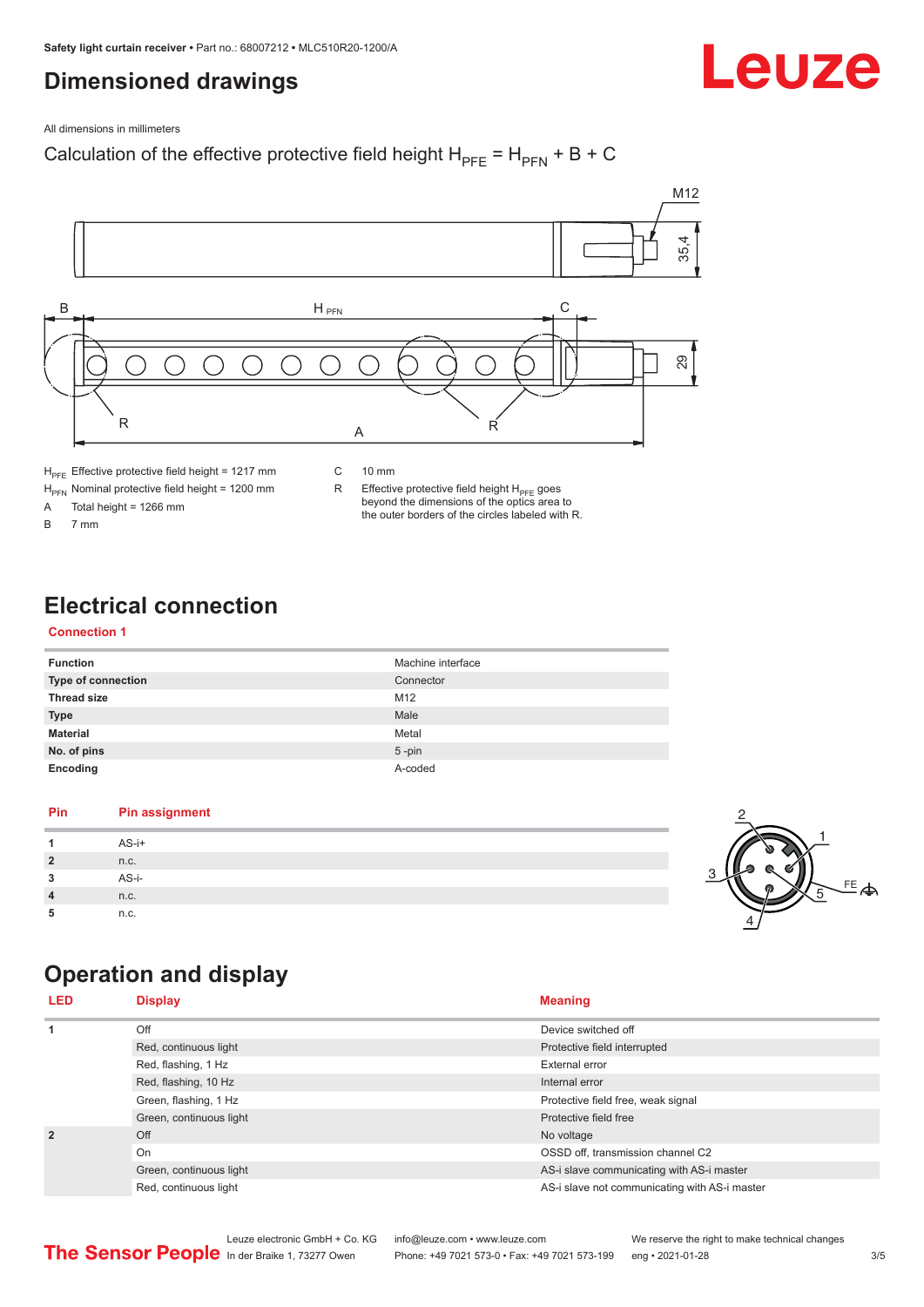# <span id="page-3-0"></span>**Operation and display**

| <b>LED</b>   | <b>Display</b>                  | <b>Meaning</b>                                       |
|--------------|---------------------------------|------------------------------------------------------|
| $\mathbf{2}$ | Yellow, flashing                | AS-i slave has invalid address 0                     |
|              | Red, flashing                   | AS-i slave device error or AS-i connection defective |
|              | Red/green, flashing alternately | Periphery error                                      |

# **Suitable transmitters**

| Part no. | <b>Designation</b> | <b>Article</b>                      | <b>Description</b>                                                                                                                                                       |
|----------|--------------------|-------------------------------------|--------------------------------------------------------------------------------------------------------------------------------------------------------------------------|
| 68006212 | MLC500T20-1200/A   | Safety light curtain<br>transmitter | Resolution: 20 mm<br>Protective field height: 1,200 mm<br>Operating range: 0  15 m<br>Interface: AS-Interface Safety at Work<br>Connection: Connector, M12, Metal, 5-pin |

# **Part number code**

|            | Part designation: MLCxyy-za-hhhhei-ooo                                                                                                                                                                                                                                                      |
|------------|---------------------------------------------------------------------------------------------------------------------------------------------------------------------------------------------------------------------------------------------------------------------------------------------|
| <b>MLC</b> | <b>Safety light curtain</b>                                                                                                                                                                                                                                                                 |
| x          | <b>Series</b><br>3: MLC 300<br>5: MLC 500                                                                                                                                                                                                                                                   |
| уу         | <b>Function classes</b><br>00: transmitter<br>01: transmitter (AIDA)<br>02: transmitter with test input<br>10: basic receiver - automatic restart<br>11: basic receiver - automatic restart (AIDA)<br>20: standard receiver - EDM/RES selectable<br>30: extended receiver - blanking/muting |
| z          | Device type<br>T: transmitter<br>R: receiver                                                                                                                                                                                                                                                |
| a          | <b>Resolution</b><br>14:14 mm<br>20:20 mm<br>30:30 mm<br>40:40 mm<br>90: 90 mm                                                                                                                                                                                                              |
| hhhh       | Protective field height<br>150  3000: from 150 mm to 3000 mm                                                                                                                                                                                                                                |
| ${\bf e}$  | <b>Host/Guest (optional)</b><br>H: Host<br>MG: Middle Guest<br>G: Guest                                                                                                                                                                                                                     |
| j.         | Interface (optional)<br>/A: AS-i                                                                                                                                                                                                                                                            |
| 000        | Option<br>/V: high Vibration-proof<br>EX2: explosion protection (zones 2 + 22)<br>SPG: Smart Process Gating                                                                                                                                                                                 |
|            | <b>Note</b>                                                                                                                                                                                                                                                                                 |
|            | $\&$ A list with all available device types can be found on the Leuze website at www.leuze.com.                                                                                                                                                                                             |

#### $4/5$

Leuze